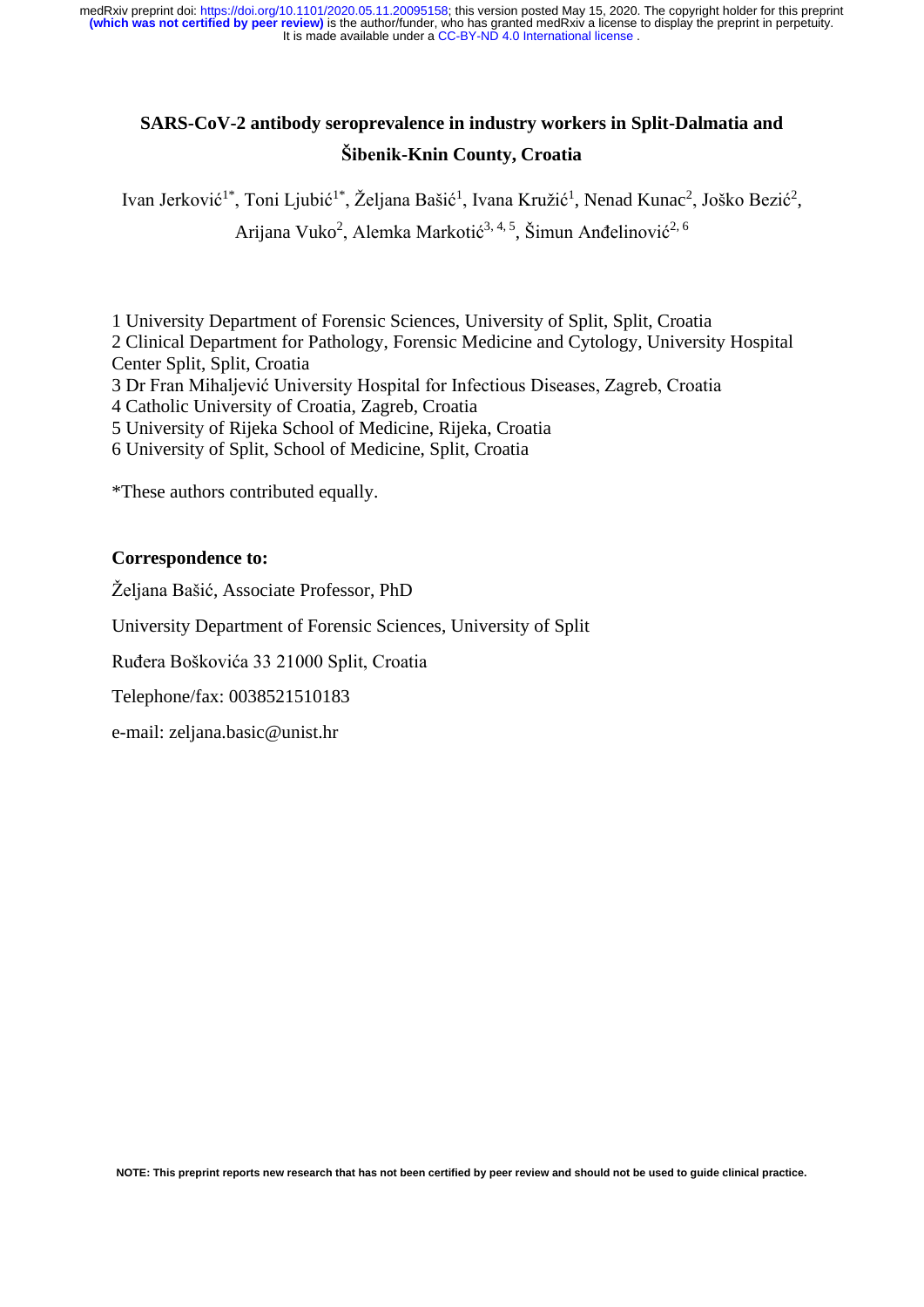### **ABSTRACT**

# **BACKGROUND**

As a result of global spread, COVID-19 has also affected the Republic of Croatia in the last week of February. Although official data show that the number of newly infected is declining, it is still unknown what proportion of the population has been affected by the disease.

# **AIM**

To examine seroprevalence of SARS-CoV-2 antibodies in industry workers population sample.

### **METHODS**

From 23 to 28 April 2020, we conducted serological testing for antibodies (IgG and IgM) on 1494 factory employees living in the Split-Dalmatia and Šibenik-Knin County (Croatia). We analysed antibody seroprevalence on the level of the company, county, and separately for employees living at the factory premises with limited mobility during the lockdown measures.

# **RESULTS**

In a total sample of tested company employees, we detected antibodies in 1.27% of participants (95% CI 0.77–1.98%). In Split facility 13/1316 (0.99%, 95% CI 0.53–1.68%) of participants were tested positive, of which 13/1079 (1.20%, 95% CI 0.64–2.05%) of those living outside the facility and  $0/237 (0\%, 95\% \text{ CI } 0-1.26\%)$  of those living inside the facility. In Knin facility, 6/178 (3.37%, 95% CI 1.25–7.19%) participants were tested positive for antibodies. The difference between Split (no mobility restrictions) and Knin, was not statistically significant  $(\gamma 2 = 3.47, P = 0.062).$ 

#### **CONCLUSIONS**

The study showed relatively small SARS-CoV-2 antibody seroprevalence in the DIV Group population sample. When the study findings are interpreted on the county levels, they could indicate that most of the counties' population was not exposed to the virus.

**Keywords:** COVID-19; SARS-CoV-2; seroprevalence; IgG; IgM; Croatia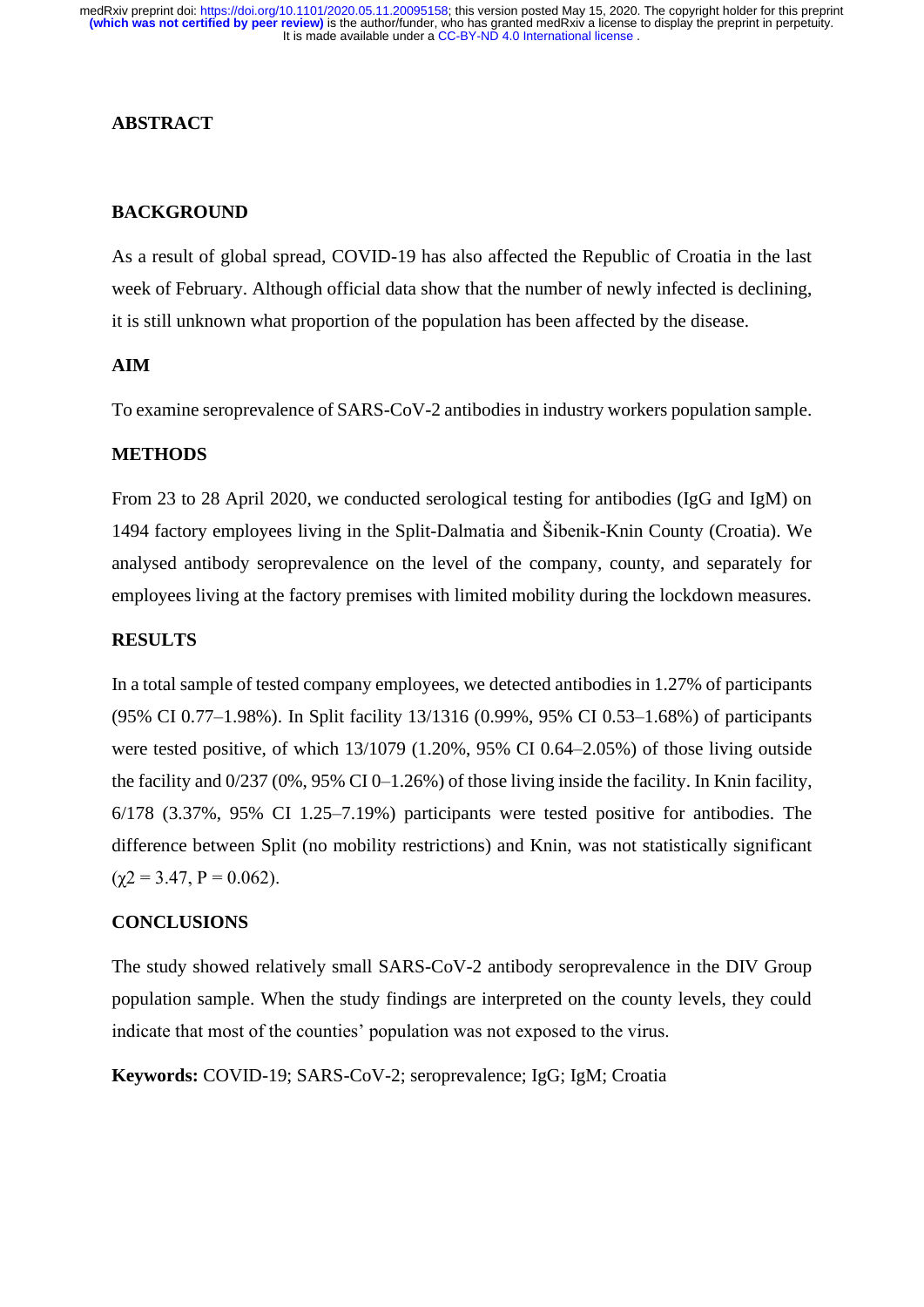### **INTRODUCTION**

Coronavirus disease (COVID-19) is a disease caused by severe acute respiratory syndrome coronavirus 2 (SARS-CoV-2) [1]. Due to its rapid spread across the world, the WHO declared it as a global pandemic on 11 March 2020 [2]. According to the most recent WHO Situation Report on 28 April (when our research was completed), there were 2 954 222 confirmed cases, which led to death in 202 597 cases [3].

On 25 February 2020, the first confirmed COVID-19 case in the Republic of Croatia was reported in a male patient who had recently returned from Italy, which was at that time the major hotspot of the disease in Europe [4-6]. As a response, on 19 March the Croatian Government introduced restrictions that limited social gatherings, operation of shops/services, as well as the prohibition of sporting/cultural events and closing of the borders [7, 8]. Finally, from 23 March, citizens were also prohibited from leaving their place of residence [9]. The response to the COVID-19 crisis by the Croatian Government was seen as one of the most rigorous worldwide, placing it on the top of the stringency scale of the Oxford COVID-19 Government Response Tracker on 26 March [10]. Following the decrease of new daily confirmed cases and decrease of basic reproduction number to 0.8 [11], on 19 April the Croatian Government lifted the restriction of prohibiting citizens from leaving their place of residence. On 27April, the Croatian Government also started the gradual loosening of measures in an attempt to reduce the negative economic impact [12]. The last official data by the Croatian Institute of Public Health (28 April 2020) reported a total number of 2 055 confirmed cases and 63 deaths [13].

In Split-Dalmatia County ( $N = 454,798$ ) and Šibenik-Knin County ( $N = 109,375$ )[14], the first cases were reported on 15 March [15], and 19 March respectively [16]. According to the data available on the first day of testing (23 April), there were 454 confirmed cases (100 cases per 100 000) in Split-Dalmatia County which made it one of the two most affected counties in Croatia [15], In contrast, on 27 April in Šibenik-Knin County, 83 cases (76 cases per 100 000) were reported [16].

As in all of Croatia, many companies in named counties also had to temporarily reduce or completely stop the production during the restriction measures. However, some of them, employing a great number of people in the county, managed to keep the production in lower quantity by introducing a particular set of protective measures. One of them is the DIV Group, which specialises in the production and trade of screws and other mechanical parts and metal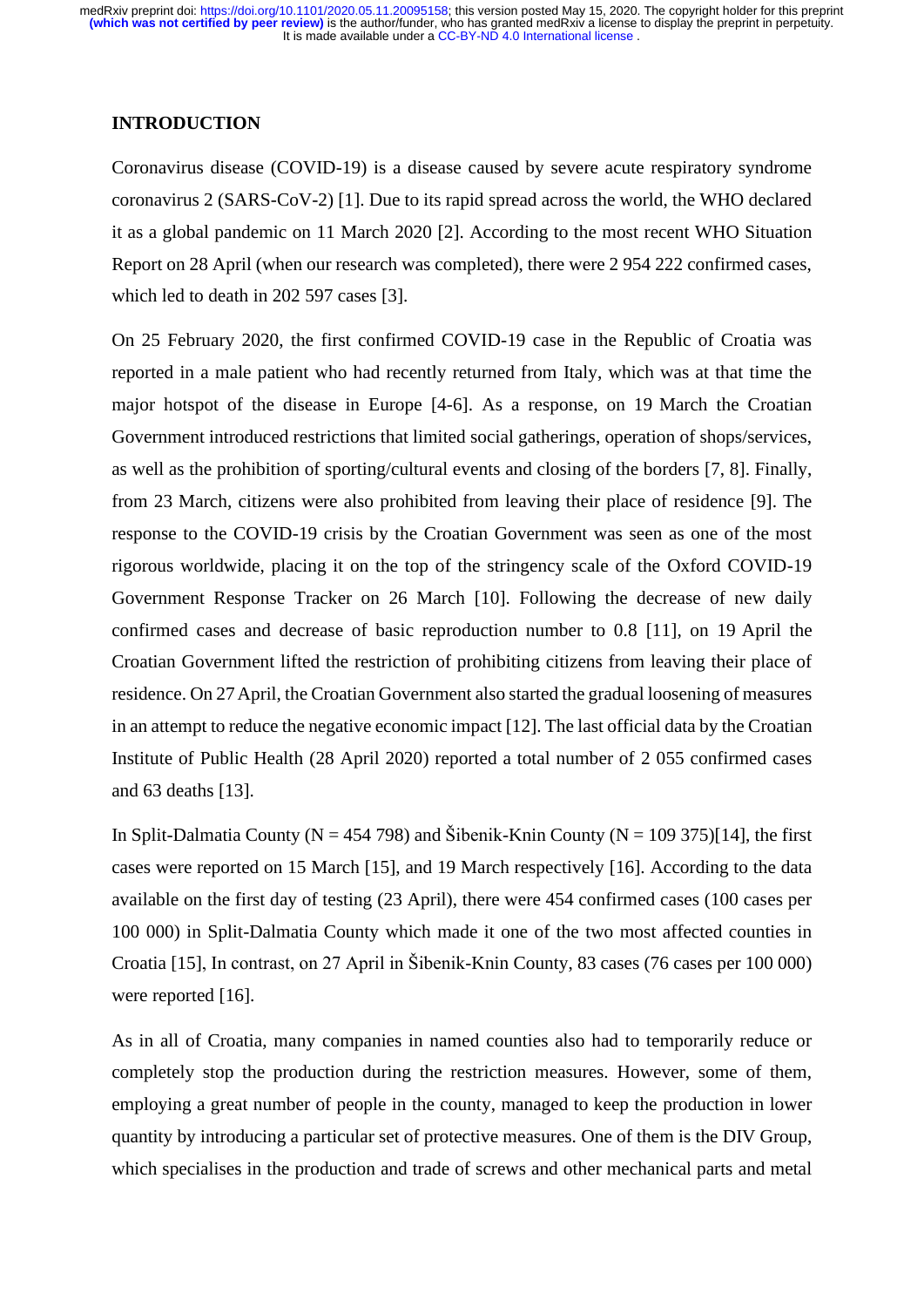products, as well as shipbuilding [17]. Their two major production sites are located in Split (Split-Dalmatia County), and Knin (Šibenik-Knin County) employing around 2200 people and around 400 people, respectively [17]. The Split facility spreads across around 540 000  $m^2$ , while the Knin facility comprises the area of about  $22 000 \text{ m}^2$ . The employees in both facilities work in different production segments and administration. At the facility in Split, some of the employees live at the facility premises.

Unlike many other businesses, the DIV group introduced protective measures ahead of the Croatian Government. From 25 February, the company implemented hand disinfection stations in all rooms, as well as regular workstation cleaning protocols. All communal coffee and food vending stations were closed as well. From 3 March, all employees had to undergo temperature checks before entering the facility. From 11 March, eight days before national measures took place, they introduced specific internal measures that included self-isolation for those returning from abroad, work from home for part of the business and administrative staff and vacation for employees whose work could not be continued. The total number of employees working at the aforementioned facilities was reduced to around 1300 and 300, respectively. They also continually provided information and warnings for employees using multiple internal communication methods. Before this study, the company facility in Split reported a total of 7 confirmed cases, 20 employees with symptoms of COVID-19, and 52 employees in selfisolation in different periods. However, all the confirmed individuals were in contact with the virus outside off the factory premises while on vacation or working from home.

To preliminarily assess the current state of infection and measures' efficiency, and to ensure safe conditions, the company management decided to screen their employees for SARS-CoV-2 antibodies. The testing was conducted in Split and Knin company facilities, but also in Zagreb offices ( $n = 30$ ) and Samobor facility ( $n = 72$ ), which were not considered in this study due to limited sample size.

Since the prevalence of corona disease in populations is still unknown, it is a priority to gather information from different parts of the world and different target groups. Although RT-PCR tests are reliable to detect current infection and viral material, they cannot provide information on previous infection or exposure to the virus [18]. For this reason, and due to the lower financial and temporal demands, serological immunoassay tests have been recently introduced in studies [19-24]. Previously published studies, as well as unofficial study results, report various proportions of antibodies in studied samples, ranging from 2% to 30% [19-24]. These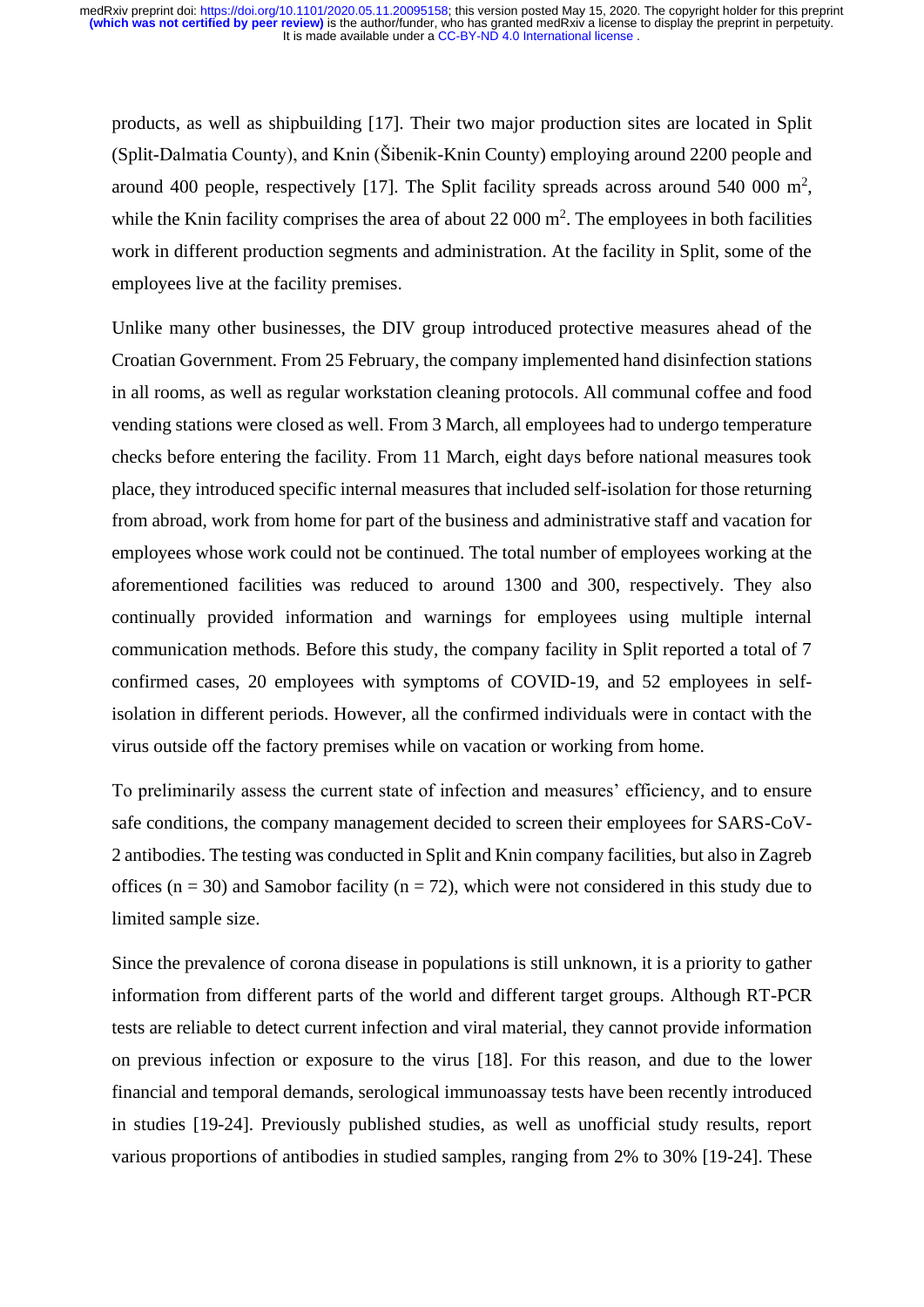results could indicate that differences may stem from the sampling strategy as well as the population studied, but also from the performances of serological tests.

The aim of this study was to estimate the proportion of company employees that developed antibodies for the SARS-CoV-2 virus and interpret results to estimate antibody seroprevalence in Split-Dalmatia and Šibenik-Knin County population.

# **METHODS**

We conducted serological immunoassay testing for SARS-CoV-2 antibodies in 1494 adult employees of DIV Group, in Split 1316 and Knin 178. The study was performed between the23 to 28 of April 2020, in the last days before the loosening of national restrictive measures in Croatia. DIV Group organised the study in cooperation with the Clinical Department for Pathology, Forensic Medicine and Cytology, University Hospital Center Split; University Department of Forensic Sciences, University of Split; and University of Split School of Medicine (Split, Croatia).

To examine whether the results could be generalised to the counties' populations, the required sample size was calculated using the online sample size calculator (https://www.surveymonkey.com/mp/sample-size-calculator/) with a confidence interval of 95% and the margin of error of 5%. For Split-Dalmatia County ( $N = 454$  798) the required sample size was 384, while for the Šibenik-Knin County ( $N = 109$  375), it was 383.

# **Participants and recruitment**

DIV Group management and its crisis headquarters invited employees to participate in voluntary screening for SARS-CoV-2 antibodies via phone and/or e-mail. The schedule for the screening was arranged in cooperation with the head of company departments and subcompanies. Each participant was provided with a questionnaire that had to be completed prior to the test and was asked to sign an informed consent form. The questionnaire form contained questions on basic demographic data, symptoms, recent travels abroad, and possible contacts with infected or likely infected individuals.

# **Test type and performance**

We used AMP Rapid Test SARS-CoV-2 IgG/IgM (AMP Diagnostics, AMEDA Laboradiagnostik GmbH, Graz, Austria). The test is intended for the rapid immunochromatographic qualitative detection of IgG and IgM antibodies to SARS-CoV-2 in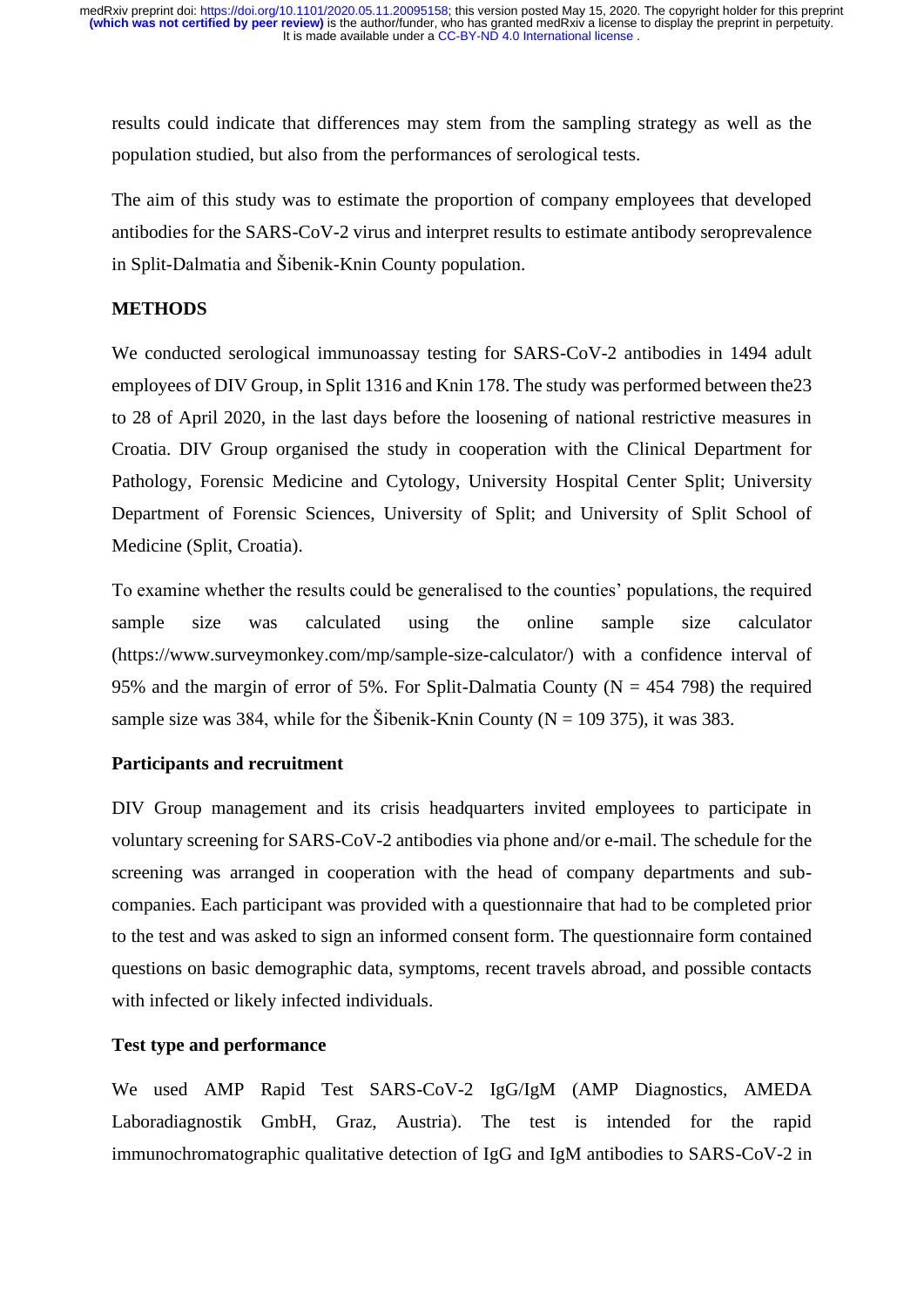whole human blood, serum, and plasma samples. According to the manufacturer, for IgM, test sensitivity is 95.7%, test specificity 97.3%, and test accuracy 96.8%. For IgG, test sensitivity is 91.8%, test specificity 96.4%, and test accuracy 95%. Information on the combined test performance (IgM and IgG) was not provided by the manufacturer [25].

The previous study [26] addressed that even when test performance parameters are high, test results can be largely affected if incidence level in population is low. For example, the authors showed that an assumed test, with a sensitivity of 75% and specificity of 95%, could provide 640 positive and 9360 negative cases on a population of 10 000 with an incidence base rate of 2%. Out of the 640 positive cases, due to the test performance, 150 cases would be truly positive, while the other 490 would be truly negative. In contrast, out of the 9360 negative cases, 9310 would be truly negative, while 50 would be truly positive. The probability of a truly positive case yielding a positive test result would be calculated as the ratio between truly positive cases and all positive test results. A similar approach could be used to calculate the probability of a truly positive case that showed negative test results, as a ratio of truly positive cases tested negative and all cases with negative test results [26]. In this hypothetical case, the probability of a truly positive case testing positive would be 150/640, which would mean that only 23.44% of participants tested positive actually are positive cases. In contrast, the probability of truly positive cases testing negative would be 50/9360, which would imply that 0.53% of the participants tested negative would actually be positive [26].

For this reason, before conducting the study, we estimated the probabilities that a participant really has antibodies if tested positive or negative. For this calculation, we used the test performance data specified by the manufacturer and assumed that in the sample of 2000 people, that was the expected size of the study sample, one per cent of participants would have IgG, and one per cent of participants would have IgM antibodies against SARS-CoV-2.

With the parameters stated above, we estimated that 20.22% of the sample tested positive for IgG could really have IgG antibodies, while 0.1% of the sample tested negative would have IgG antibodies. IgM antibodies could be really present in 26.39% of the sample tested positive for IgM, and 0.05% of the sample tested negative.

# **Ethical approval**

Ethical approval was attained by the University Department of Forensic Sciences Ethics Committee on 22 April 2020 (2181-227-05-12-19-0003; 024-04/19-03/00007).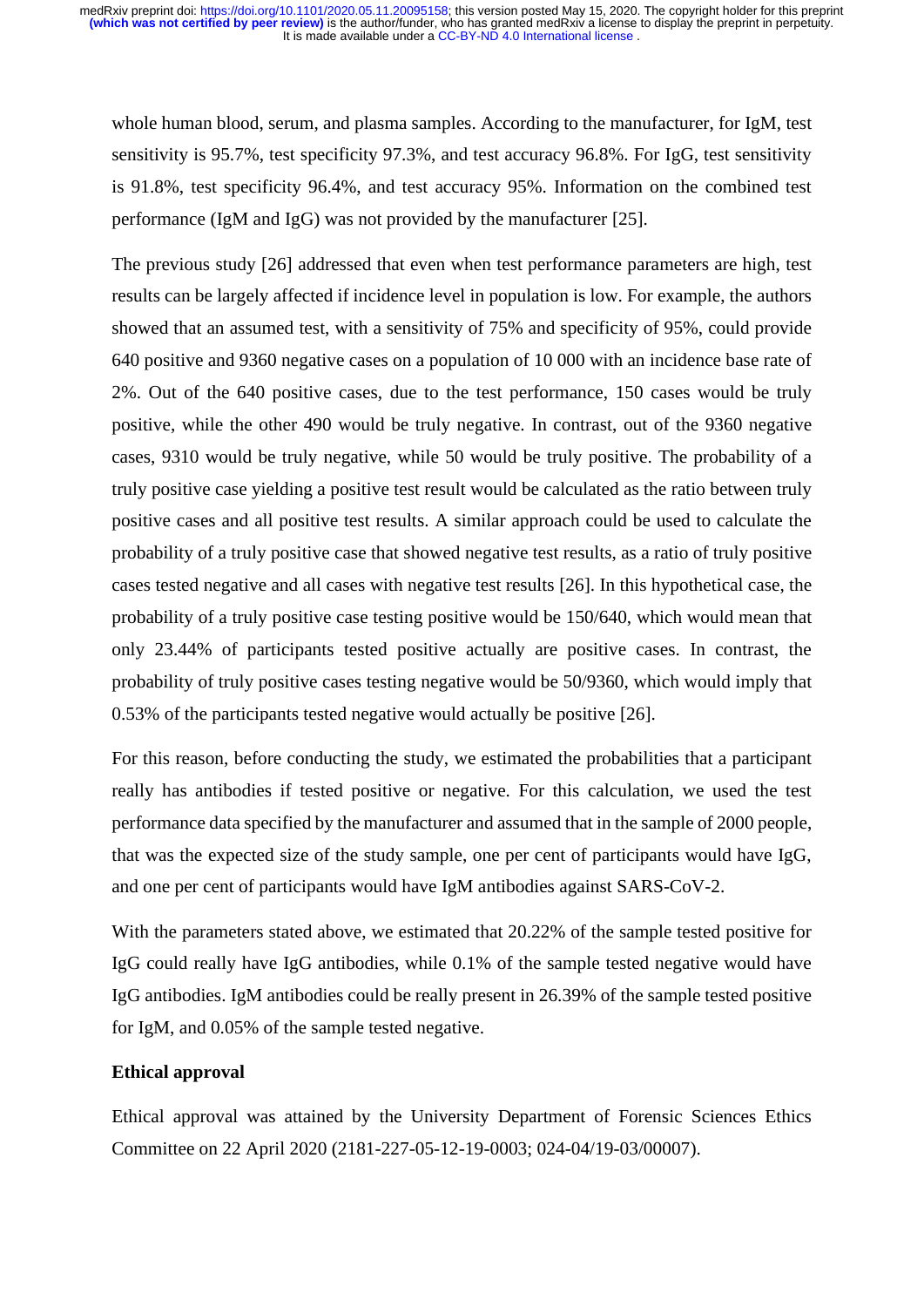### **Sample collection and testing**

In Split, the screening tests were performed inside the company classroom (about  $80 \text{ m}^2$ ), with four testing points arranged in semi-circular pattern placed two or more meters away from each other. In Knin, two testing points were established in a company classroom (about 60  $m<sup>2</sup>$ ) at a distance larger than 4 meters. Both rooms had a separate entrance and exit points and were manned by a security guard, that was in charge of escorting the participants into the room and checking whether they had protective equipment (face mask). During the screening, the rooms were continuously ventilated.

For each participant, we punctured a finger with a sterile lancet and collected approximately 10 µL of whole blood with a disposable pipette. The blood was immediately transferred to the sample well of the test cassette, after which approximately 80  $\mu$ L of buffer was applied in the buffer well. According to the manufacturer's recommendations, the test results were  $(C$ control line; G – test line IgG; M – test line IgM) read between 10 and 15 minutes. Each invalid test (no reaction on control line) and each positive test result was repeated at a different testing point (different test performer, lot, and buffer). All test results were entered into the form and photographically documented in the recommended time interval. If a participant tested positive, they were forwarded to the local epidemiologic service, where they would undergo additional confirmatory testing using RT-PCR. Crisis headquarters maintained further contact with physicians and epidemiologic services to receive information on final results. Additional information about the whereabouts and possible contacts of the positive participants were provided to the researchers by the crisis headquarters.

#### **Statistical analysis**

We provided descriptive statistics on population demographic structure. We calculated the raw proportion of positive test results in the population sample as well as a proportion on a 95% confidence interval. To calculate two-sided 95% CI, Clopper-Pearson exact method in RStudio (version 1.2.5033, RStudio, Inc., Boston, MA, USA) and package GenBinomApps [\(https://CRAN.R-project.org/package=GenBinomApps\)](https://cran.r-project.org/package=GenBinomApps) were used. We analysed the results in the complete sample and separately according to two counties. In the facility in Split, we also analysed separately the participants who lived on the facility's premises and were limited to leave the facility more than once a week during the national restrictive measures, and the participants living outside the facility. Differences between prevalence in different counties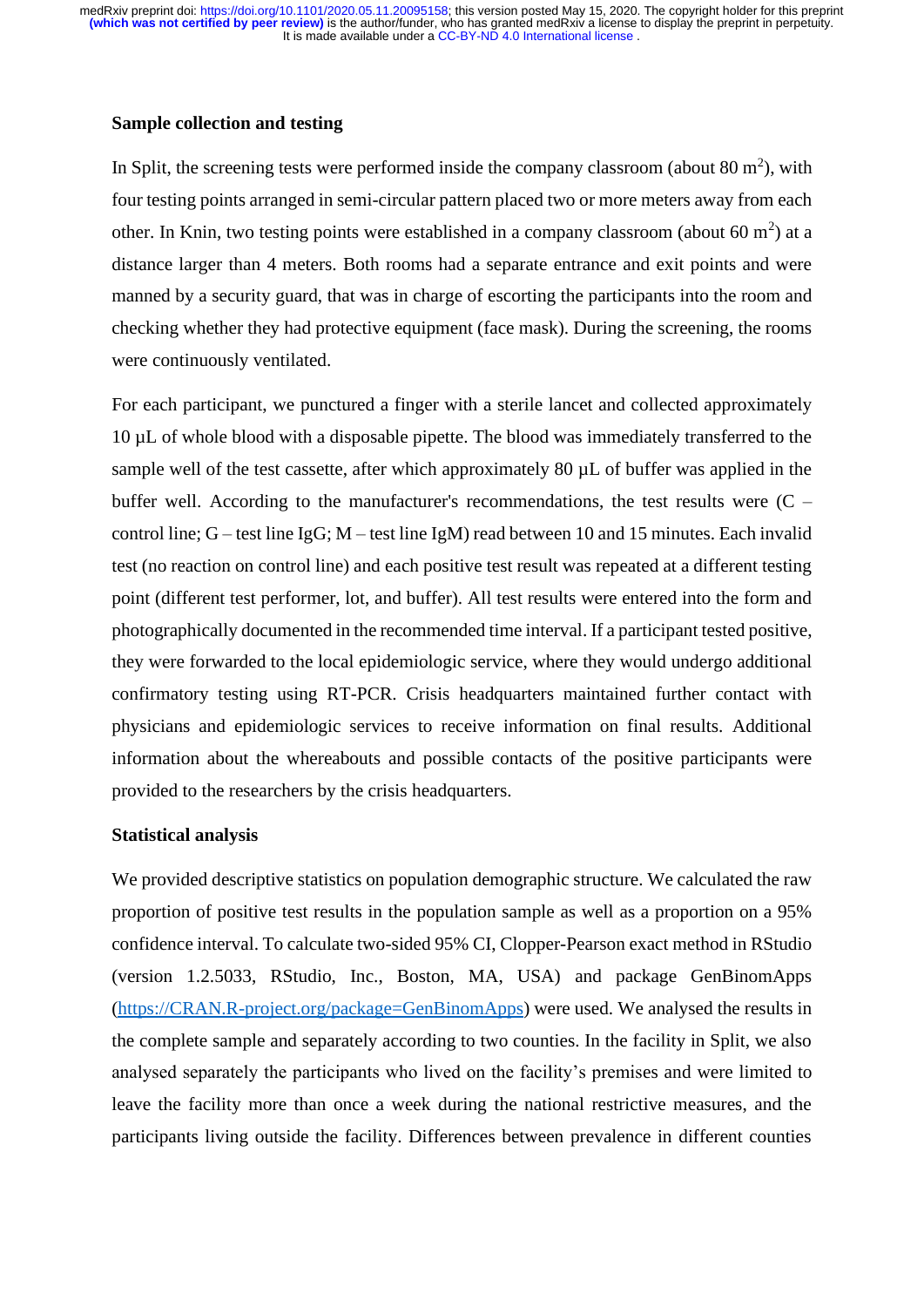were analysed using a chi-squared test with Yates correction (due to the low number of expected frequencies). The level of statistical significance was set at  $P \le 0.05$ .

### **Funding**

The tests used in this study were purchased by the DIV Group.

#### **RESULTS**

#### **Participants' characteristics**

The tested population comprised a wide age population structure, ranging from young adults to elderly population, mostly working in the company as senior consultants and engineers. In total, 1494 participants (88.1% male; median age 46, range 18–79) from the DIV group were tested. In Split, there were 1316 participants (89.4% male; median age 46, range 19–79), while in the Knin facility, there were 178 participants (78.1% male; median age 45, range 18–64). Of the total number of the participants in Split, 237 (18%) were those accommodated inside the facility grounds.

### **Testing performance**

A total of 1521 immunoassays were used in the study. Six of them were repeated as they did not show a reaction in the control region, while 21 tests were repeated for participants who showed positive first test results. When repeated, all tests showed a reaction in the control region, and tests that were repeated for positive participants demonstrated the same results.

### **Positive test results**

Table 1 shows an overview of the screening test results and sample sizes, divided by counties and degree of mobility restrictions.

The seroprevalence of SARS-Cov-2 antibodies in the tested population sample was 1.27%, but ranged from 0 to 3.37%, depending on which population subsample was considered. In the total population sample, the proportion of positive individuals was highest for IgG, followed by IgM and a combination IgG/IgM antibodies, respectively. Positive test results were detected for 17/1316 males (12 from Split and five from Knin facility) and 2/178 females (one from Split and one from Knin facility). Both females were positive only for IgM antibodies.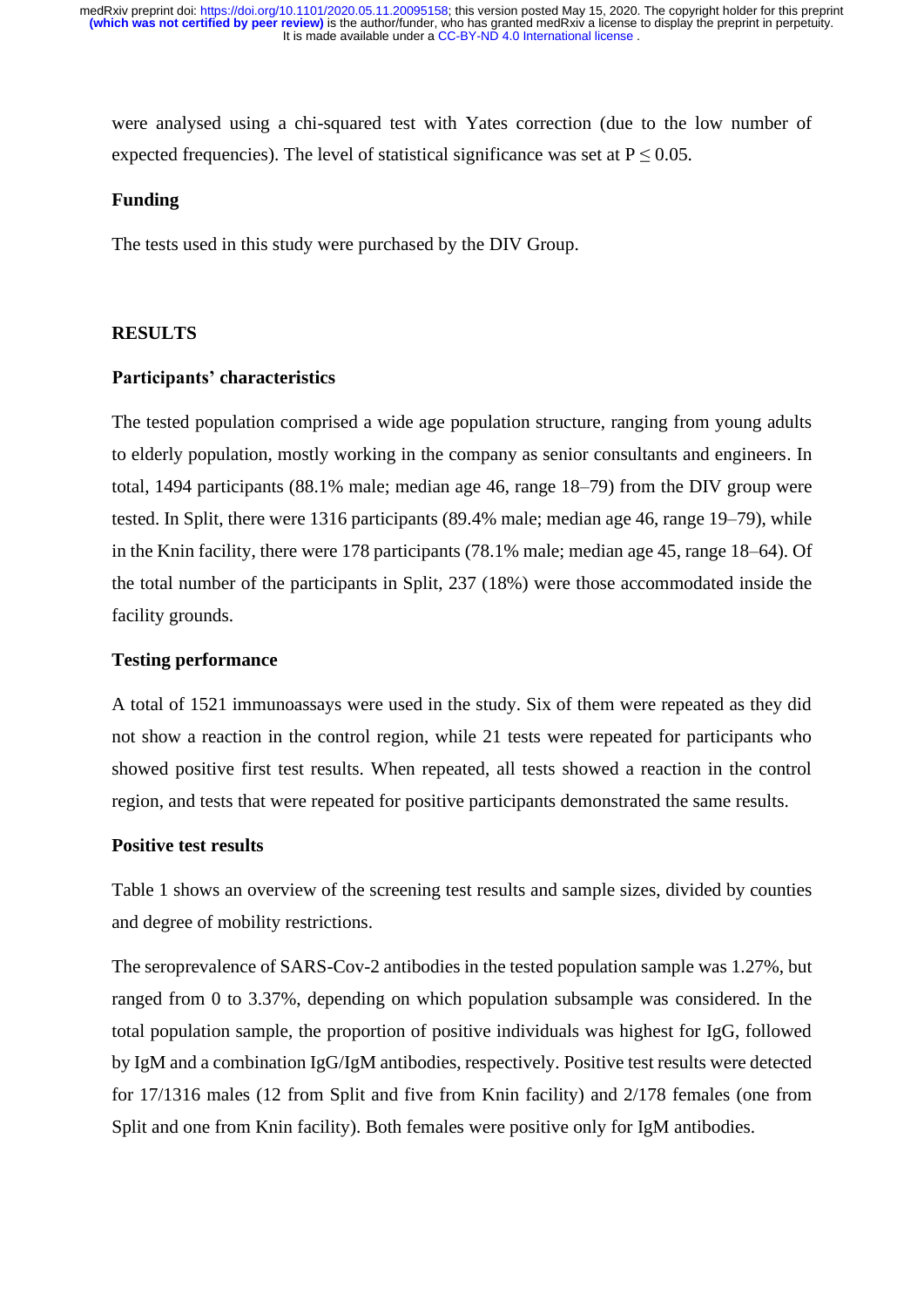All participants living inside facility premises, and with limited mobility during the lockdown measures, tested negative for antibodies. When we excluded them from the overall sample, the proportion of positive participants slightly increased and reached 1.51%.

In the Split facility (Split-Dalmatia county), antibodies were detected in 0.99% of the sample, for the total number of employees, and 1.20% for the employees living outside the facility, whereas in Knin (Šibenik-Knin county) seroprevalence of antibodies was 3.37%. Difference between proportions of positive participants in Split (with no mobility restrictions) and Knin samples, was not statistically significant ( $\chi^2$  = 3.47, P = 0.062).

|               |             |                  | $IgG +$       |                  | $IgM +$     |                  | $IgG/IgM +$   | <b>Total positives for</b> |                     |
|---------------|-------------|------------------|---------------|------------------|-------------|------------------|---------------|----------------------------|---------------------|
|               |             |                  |               |                  |             |                  |               |                            | antibodies          |
|               | $\mathbf n$ | n                | % (95% CI)    | $\mathbf n$      | % (95%      | n                | % (95% CI)    | $\mathbf n$                | % (95% CI)          |
|               |             |                  |               |                  | CI          |                  |               |                            |                     |
| Split total   | 1316        | 8                | $0.61(0.26 -$ | 3                | 0.23        | $\overline{2}$   | $0.15(0.02 -$ | 13                         | $0.99(0.53 - 1.68)$ |
|               |             |                  | 1.94)         |                  | $(0.05 -$   |                  | 0.55)         |                            |                     |
|               |             |                  |               |                  | 0.66)       |                  |               |                            |                     |
| Split         | 237         | $\boldsymbol{0}$ | $0(0-1.26)$   | $\boldsymbol{0}$ | $0(0-1.26)$ | $\boldsymbol{0}$ | $0(0-1.26)$   | $\bf{0}$                   | $0(0-1.26)$         |
| (participants |             |                  |               |                  |             |                  |               |                            |                     |
| with limited  |             |                  |               |                  |             |                  |               |                            |                     |
| mobility)     |             |                  |               |                  |             |                  |               |                            |                     |
| Split         | 1079        | 8                | $0.74(0.32 -$ | 3                | 0.28        | $\overline{2}$   | $0.19(0.02 -$ | 13                         | $1.20(0.64 - 2.05)$ |
| (participants |             |                  | 1.46)         |                  | $(0.06 -$   |                  | 0.67)         |                            |                     |
| with<br>no    |             |                  |               |                  | 0.81)       |                  |               |                            |                     |
| mobility      |             |                  |               |                  |             |                  |               |                            |                     |
| restrictions) |             |                  |               |                  |             |                  |               |                            |                     |
| Knin total    | 178         | $\overline{2}$   | $1.12(0.14-$  | 3                | 1.69        | $\mathbf{1}$     | $0.56(0.01 -$ | 6                          | $3.37(1.25 - 7.19)$ |
|               |             |                  | $4.00$ )      |                  | $(0.35 -$   |                  | 3.09)         |                            |                     |
|               |             |                  |               |                  | 4.85)       |                  |               |                            |                     |
| Total<br>(no  | 1257        | 10               | $0.80(0.38 -$ | 6                | 0.48        | 3                | $0.24(0.05 -$ | 19                         | $1.51(0.91 - 2.35)$ |
| mobility      |             |                  | 1.46)         |                  | $(0.18 -$   |                  | 0.70)         |                            |                     |
| restrictions) |             |                  |               |                  | 1.04)       |                  |               |                            |                     |
| <b>Total</b>  | 1494        | <b>10</b>        | $0.67(0.32 -$ | 6                | 0.40        | 3                | $0.20(0.04 -$ | 19                         | $1.27(0.77 - 1.98)$ |
|               |             |                  | 1.23)         |                  | $(0.15 -$   |                  | 0.59)         |                            |                     |
|               |             |                  |               |                  | 0.87)       |                  |               |                            |                     |

Table 1 SARS-CoV-2 antibody prevalence according to the analysed population samples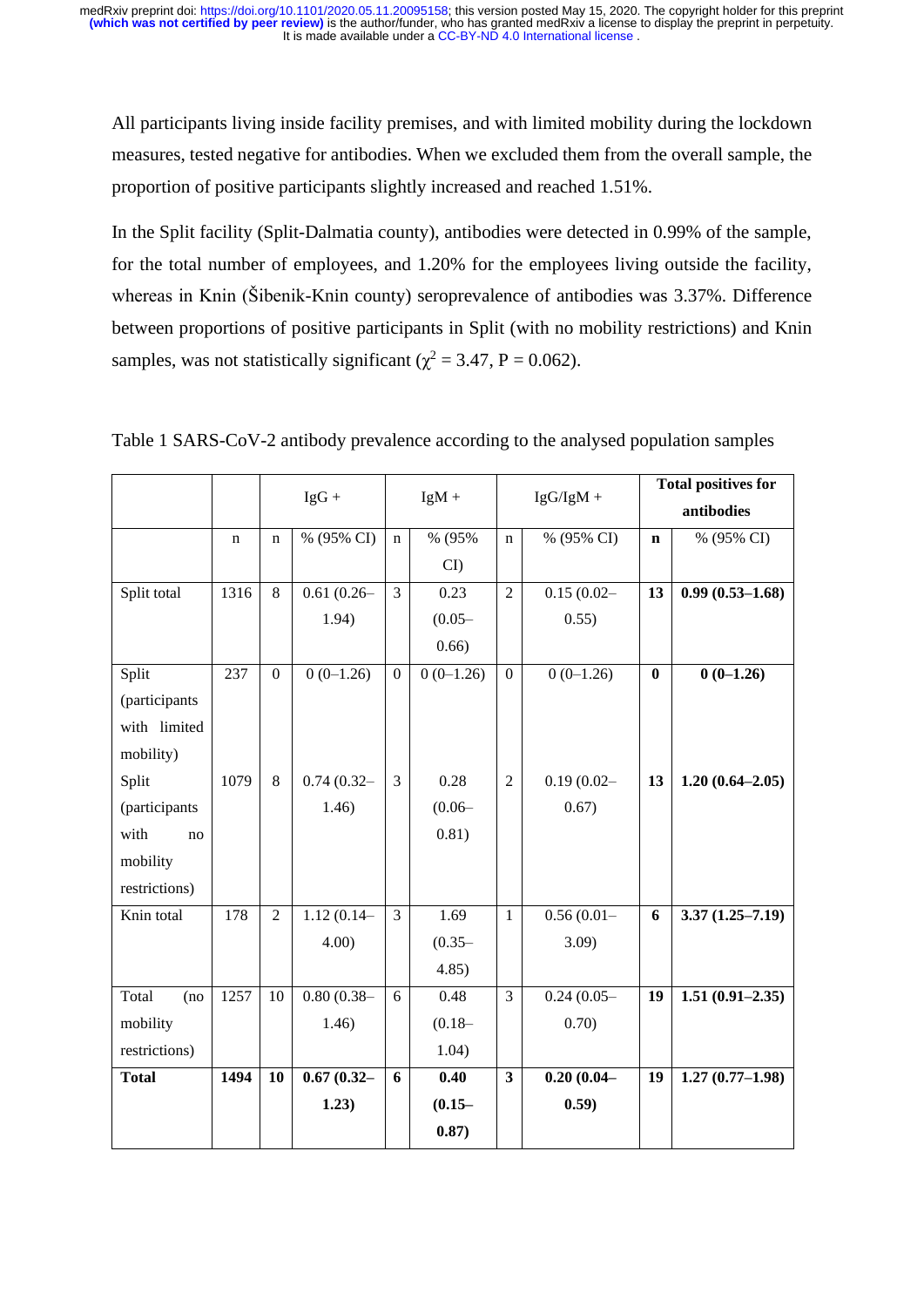# **Positive participants**

From all positive participants, three of them (one IgM, two IgG/IgM) reported close contact with a person suspected of SARS-CoV-2 infections or with a confirmed case. Table 2 shows symptoms reported to occur since the beginning of 2020 by positive participants.

|                           |                 |              | Symptoms                         |                                  |                          |                                  |                              |                          |                          |  |  |  |  |
|---------------------------|-----------------|--------------|----------------------------------|----------------------------------|--------------------------|----------------------------------|------------------------------|--------------------------|--------------------------|--|--|--|--|
| Sex<br>Age                |                 | Antibodies   | General                          | Nose<br>Sore                     |                          | Cough                            | Headache                     | High body                | Muscle                   |  |  |  |  |
|                           |                 |              | weakness                         | leak                             | throat                   |                                  |                              | temperature              | pain                     |  |  |  |  |
| <b>Split</b>              |                 |              |                                  |                                  |                          |                                  |                              |                          |                          |  |  |  |  |
| $\mathbf M$               | 43              | IgM          | $\frac{1}{2}$                    | $\frac{1}{2}$                    | $\overline{\phantom{a}}$ | $\ddot{}$                        | $\frac{1}{2}$                | $\Box$                   | $\overline{a}$           |  |  |  |  |
| $\mathbf{M}$              | 59              | IgG          | $\frac{1}{2}$                    | $\overline{a}$                   | $\overline{a}$           | $\overline{a}$                   | $\frac{1}{2}$                | $\frac{1}{2}$            | $\overline{a}$           |  |  |  |  |
| $\mathbf{M}$              | 59              | IgG          | $\overline{a}$                   | $\overline{\phantom{m}}$         | $\overline{\phantom{a}}$ | $\frac{1}{2}$                    | $\frac{1}{2}$                | $\Box$                   | $\overline{a}$           |  |  |  |  |
| $\mathbf M$               | $\overline{54}$ | IgG/IgM      | $\blacksquare$                   | $\overline{a}$                   | $\frac{1}{2}$            | $\overline{a}$                   | $\blacksquare$               | $\overline{\phantom{a}}$ | $\overline{\phantom{m}}$ |  |  |  |  |
| $\mathbf{M}$              | 59              | IgG          | $\blacksquare$                   | $\blacksquare$                   | $\overline{\phantom{a}}$ | $\overline{\phantom{m}}$         | $\blacksquare$               | $\blacksquare$           | $\frac{1}{2}$            |  |  |  |  |
| $\mathbf M$               | 46              | IgG          | $\blacksquare$                   | $\frac{1}{2}$                    | $\blacksquare$           | $\frac{1}{2}$                    | $\blacksquare$               | $\blacksquare$           | $\overline{\phantom{m}}$ |  |  |  |  |
| $\boldsymbol{\mathrm{F}}$ | 26              | IgM          | $\ddot{}$                        | $\overline{\phantom{m}}$         | $\blacksquare$           | $\frac{1}{2}$                    | $\ddot{}$                    | $\blacksquare$           | $\overline{\phantom{a}}$ |  |  |  |  |
| $\mathbf M$               | 49              | IgG          | $\blacksquare$                   | $\frac{1}{2}$                    | $\blacksquare$           | $\frac{1}{2}$                    | $\blacksquare$               | $\! + \!$                | $\frac{1}{2}$            |  |  |  |  |
| $\mathbf M$               | 64              | <b>IgG</b>   | $\blacksquare$                   | $\begin{array}{c} + \end{array}$ | $\blacksquare$           | $\begin{array}{c} + \end{array}$ | $\qquad \qquad \blacksquare$ | $\blacksquare$           | $\blacksquare$           |  |  |  |  |
| $\mathbf{M}$              | $\overline{55}$ | IgG/IgM      | $\blacksquare$                   | $\begin{array}{c} + \end{array}$ | $\blacksquare$           | $\blacksquare$                   | $\blacksquare$               | $\Box$                   | $\frac{1}{2}$            |  |  |  |  |
| $\mathbf M$               | 42              | IgG          | $\blacksquare$                   | $\blacksquare$                   | $\blacksquare$           | $\blacksquare$                   | $\blacksquare$               | $\! + \!$                | $\boldsymbol{+}$         |  |  |  |  |
| $\mathbf M$               | 51              | IgG          | $\blacksquare$                   | $\frac{1}{2}$                    | $\overline{\phantom{a}}$ | $\blacksquare$                   | $\frac{1}{2}$                | $\overline{\phantom{a}}$ | $\blacksquare$           |  |  |  |  |
| $\mathbf{M}$              | $\overline{53}$ | IgM          | $\overline{\phantom{a}}$         | $\Box$                           | $\blacksquare$           | $\blacksquare$                   | $\blacksquare$               | $\blacksquare$           | $\overline{\phantom{a}}$ |  |  |  |  |
| Knin                      |                 |              |                                  |                                  |                          |                                  |                              |                          |                          |  |  |  |  |
| M                         | $\overline{60}$ | IgG          | $\ddot{}$                        | $\ddot{}$                        | $\ddot{}$                | $\blacksquare$                   | $\! + \!$                    | $\boldsymbol{+}$         | $\boldsymbol{+}$         |  |  |  |  |
| $\mathbf M$               | 25              | IgM          | $\overline{\phantom{a}}$         | $\overline{a}$                   | $\overline{\phantom{a}}$ | $\blacksquare$                   | $\! + \!$                    | $\Box$                   | $\frac{1}{2}$            |  |  |  |  |
| $\mathbf M$               | 62              | IgG/IgM      | $\overline{a}$                   | $\overline{a}$                   | $\overline{a}$           | $\overline{a}$                   | $\overline{a}$               | $\overline{a}$           | $\overline{a}$           |  |  |  |  |
| $\mathbf M$               | 52              | IgG          | $\begin{array}{c} + \end{array}$ | $\, +$                           | $\frac{1}{2}$            | $\frac{1}{2}$                    | $\blacksquare$               | $\Box$                   | $\frac{1}{2}$            |  |  |  |  |
| $\mathbf M$               | 46              | IgM          | $\blacksquare$                   | $\Box$                           | $\overline{\phantom{a}}$ | $\blacksquare$                   | $\blacksquare$               | $\Box$                   | $\blacksquare$           |  |  |  |  |
| ${\bf F}$                 | 56              | IgM          | $\overline{\phantom{a}}$         | $\qquad \qquad +$                | $\boldsymbol{+}$         | $\overline{a}$                   | $\blacksquare$               | $\Box$                   | $\overline{a}$           |  |  |  |  |
| <b>Symptoms total:</b>    |                 | $\mathbf{3}$ | $\overline{\mathbf{5}}$          | $\overline{2}$                   | $\mathbf 2$              | $\overline{\mathbf{3}}$          | $\overline{\mathbf{3}}$      | $\overline{2}$           |                          |  |  |  |  |

Table 2 Sex, age, and symptoms reported by positive participants

All IgM positive participants were proceeded to confirmatory testing (RT-PCR). According to feedback received, from a total of six participants with IgM antibodies, two of them were positive for SARS-CoV-2 on RT-PCR, while four participants tested negative.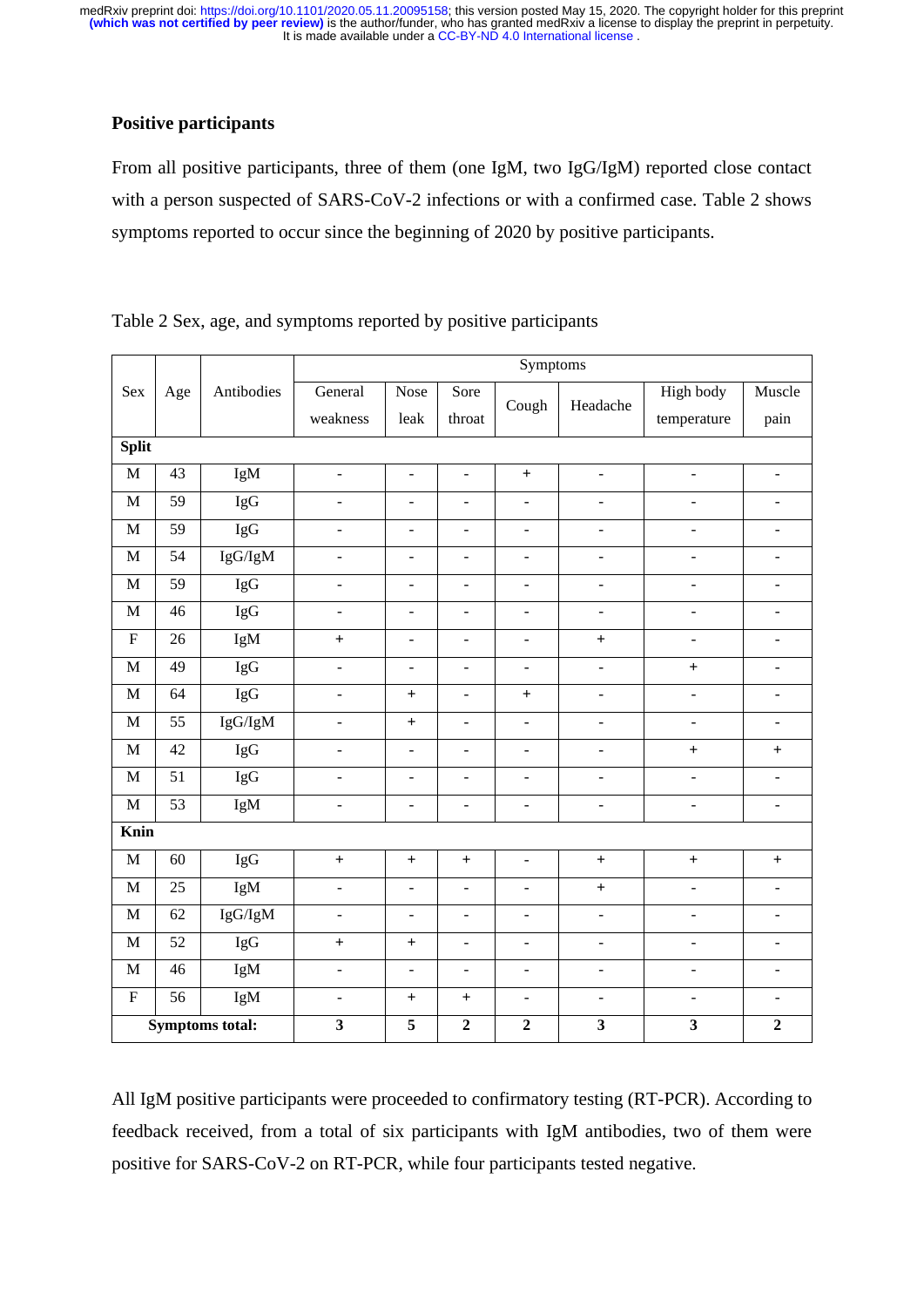### **DISCUSSION**

The present study showed that seroprevalence of SARS-Cov-2 antibodies in the tested company population sample, ranges with different inclusion criteria, from 0.77 to 1.98% and from 0.91 to 2.35%. Due to the sample size, these results could also reflect seroprevalence in the general Split-Dalmatia County population, thus indicating the relatively small proportion of population exposure to the virus. To the authors' knowledge, this is one of the few reported studies of seroprevalence of SARS-CoV-2 antibodies using immunoassay tests, that have only been introduced recently [20-22].

The present research was primarily aimed at the population working at DIV Group facilities in Split and Knin and showed that 0.77 to 1.98% of the population had developed antibodies. As it was previously mentioned, some of the participants from Split are living inside the facility with more restrictions. Although differences between the Split sample living inside and outside the facilities could not be statistically compared, the results could suggest that the restriction of movement outside the facility (complete lockdown) additionally lowered the transmission factor.

Overall, results on the company population level could be attributed to the early implementation of company protective measures combined with strict national measures, put in place to mitigate the COVID-19 spread.

Although the research was conducted on the seemingly closed population samples, the majority of the participants, excluding those accommodated on the facility grounds, could in part represent a general county population or population that is slightly more exposed to the virus due to the greater interpersonal contact outside their homes (as they continued to work during the shutdown). In this sample, which considered both counties together, the seroprevalence for antibodies was 1.51% (95% CI 0.91–2.35%).

In the sample from Split-Dalmatia county, which was one of the two most affected counties in Croatia (measured in virus incidence per 100 000), the study revealed that antibodies were present in 1.20% (95% CI 0.64–2.05%) of the population living outside the facility grounds. Even though the sample was not stratified, it comprised a representative sample size for the Split-Dalmatia County population, which could reflect a relatively realistic antibody seroprevalence in the county.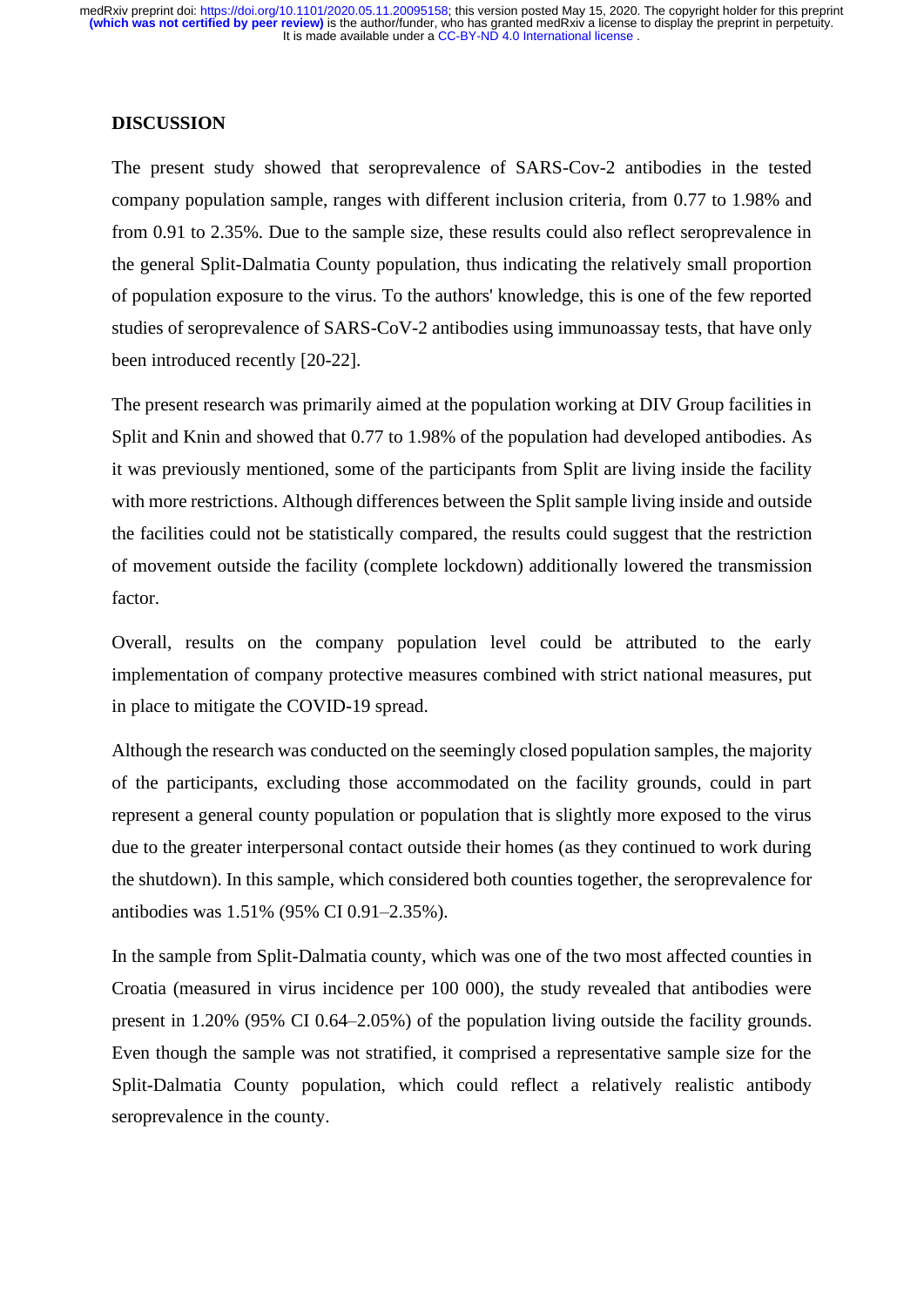The study also provided results for Šibenik-Knin County, which could imply a higher, but not statistically significant, prevalence of the antibodies (CI 95%, 1.25–7.19%). Due to the restricted sample size, that does not meet the criteria to be a representative sample for Šibenik-Knin county, these results should be treated only as preliminary findings.

Due to the limited sample size from the Šibenik-Knin County, we decided to consider only results from Split-Dalmatia county, excluding the participants living on the facility grounds. When only this population sample is considered, the antibody seroprevalence was 1.20% (95% CI 0.64–2.05%).

Until now, only a few serological study results have been reported, but due to different sampling strategies and population, they are not directly comparable to our study. For example, a study conducted in Santa Clara County ( $N = 1928000$ ), California, USA [20], which aimed to target the general population, found antibodies in 1.5% (95% CI 1.11–1.97%) of the population sample. A study conducted on a general population sample of the island of Jersey, UK ( $N = 106,800$ ), included a total of 855 participants from 438 households. The results showed that the seroprevalence of SARS-CoV-2 antibodies is 3.1% (95% CI, 1.8–4.4%) [24]. One of the studies, conducted in Gangelt county ( $N = 12529$ ), which was a viral hotspot in Germany, comprised a sample of 1000 participants from 400 households. The results stated that 15% of the population developed antibodies to the virus [21]. One study was conducted in Oise in France that targeted participants from virus affected high school (pupils, their family members, and school staff). In the mentioned study, the seroprevalence of antibodies was 25.9% (95% CI 22.6–29.4) [22].

Also not directly comparable, due to the application of SARS-CoV-2 sequencing instead of serological testing, a study conducted on the Icelandic population sample provided comprehensive results. It was conducted on approximately 6% of the total Icelandic population and showed different results depending on the sampling patterns [27]. For the targeted population with symptoms or high risk of infection, this study found 13.3% positive cases, while open invitation and random sample provided 0.8% (95% CI 0.6–1) and 0.6% (95% CI 0.3–0.9) of positive cases, respectively.

The major limitation of the study was the characteristics of serological immunoassay tests, which are currently not sufficiently explored and validated [18]. In our case, the most pronounced drawback of the test reflected in the fact that RT-PCR confirmed two of six IgM positive cases (33%), which was not reported in previous serological studies [20-22]. However,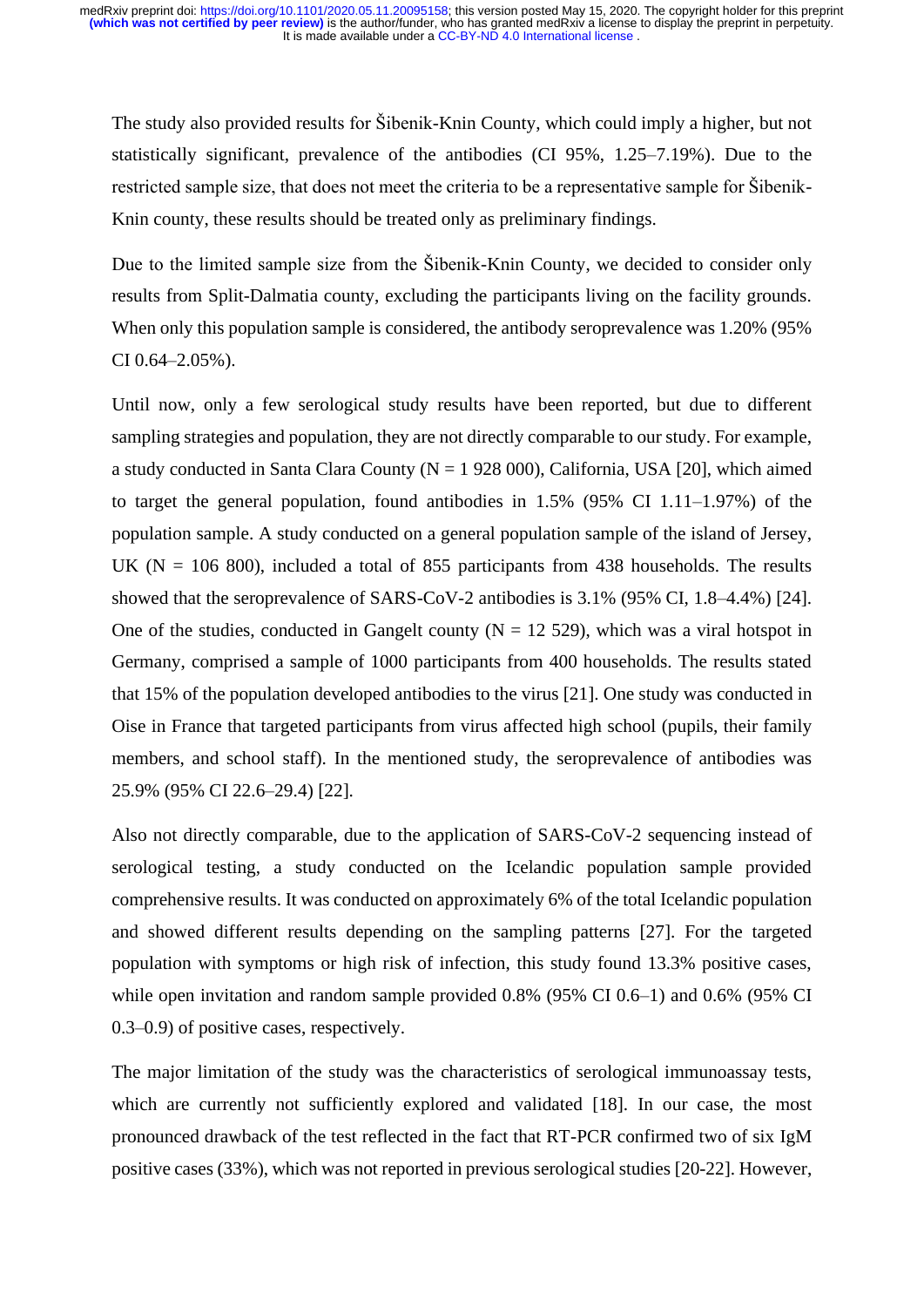due to the generally low incidence of the disease, this result was not unexpected [26]. Specifically, as previously mentioned in our estimation (see Methods section), we could expect that 26.39% of individuals with positive test results would truly have IgM antibodies. However, it does not imply that people tested negative truly have IgM antibodies, as our previous calculations estimated that it would be the case only in 0.05%, i.e., in no more than one individual within our overall sample.

To further explain test inconsistencies, other factors should also be considered. Firstly, most of the tests are still not validated, and, as in our case, only manufacturer data about test performance is available. Along with test performance indicators, test manufacturer also stressed that samples with higher heterophile antibodies or rheumatoid factor could affect the test result [25]. Secondly, WHO stated that serological tests, in general, could be susceptible to cross-reaction with other frequent infections, like human coronaviruses causing common cold [28]. Nonetheless, despite their limitations, these tests can still be a valuable qualitative research tool [18]. Due to their low probability rates of positive cases that tested negative [26], they could provide credible information about the proportion of the population that was not exposed to the virus [18].

In conclusion, our study indicated that the proportion of the Split-Dalmatia population that did not develop antibodies to the SARS-CoV-2 virus could be relatively high.

Restrictions that the DIV group implemented, along with national restrictive measurements, had an enormous impact on the suppression of virus spreading. Interestingly, the workers that did not leave the facility during the pandemic did not exhibit any case of the infection. It could be an additional proof that the quarantine is extremely effective, in the same manner, it was introduced in 1377 in Dubrovnik, as the first documented case of quarantine in the history [29]. Thus, Croatian heritage in a way once again contributes to the civilisation.

# **Acknowledgements**

The authors wish to thank DIV Group company and Tomislav Debeljak, along with all study participants. We are particularly thankful to Boško Ramljak, Marija Čečuk, Ivica Sinovčić, Maja Matić, Milena Matulić, Dražen Bulić, Ružica Jerković, Andrea Kolić, and Rino Rivi Kolombatović for assistance with study organisation and data collection. We are grateful to Prof. Ana Marušić for critical reading of the manuscript. We also thank Marino Krstulović for valuable advice about the manuscript style and proofreading.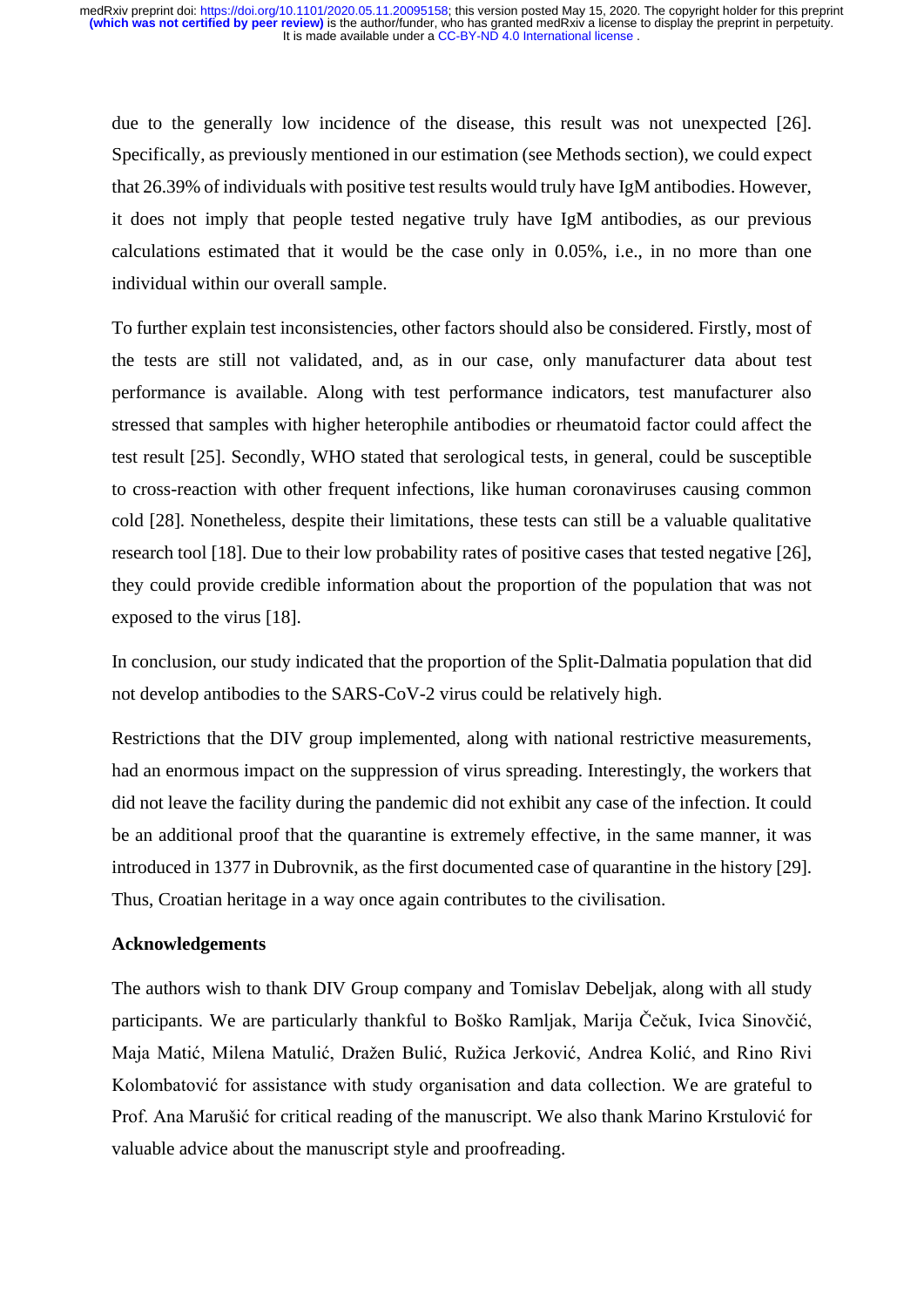# **Conflict of interest**

None declared.

### **Authors contributions**

All authors conceived and designed the study; IJ and TLJ acquired the data; all authors analysed and interpreted the data; IJ, IK, TLJ, and ŽB drafted the manuscript; all authors critically revised the manuscript for important intellectual content; all authors approved the version to be submitted; all authors agree to be accountable for all aspects of the work.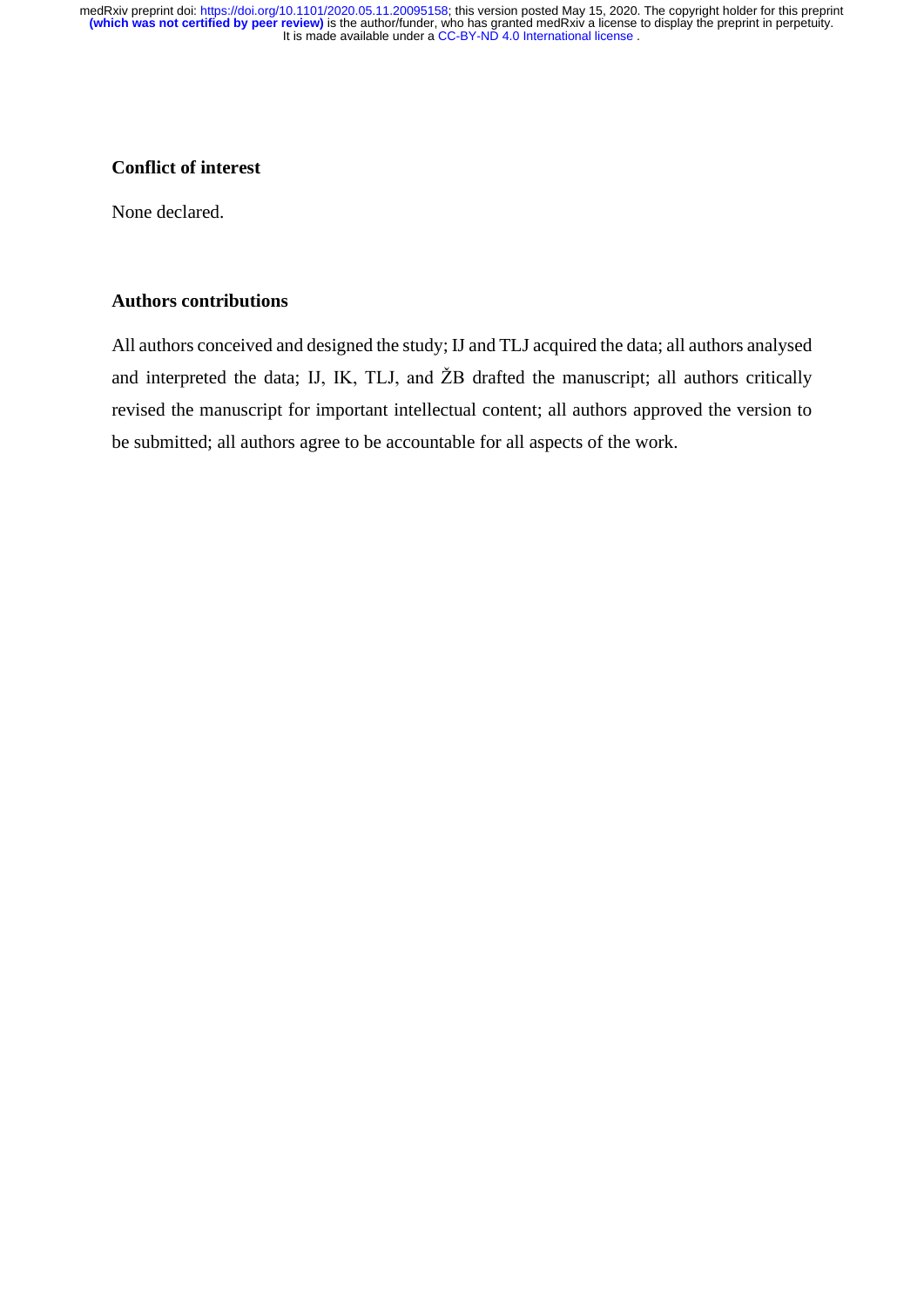# **REFERENCES**

1. Zhu N, Zhang D, Wang W, Li X, Yang B, Song J, et al. A novel coronavirus from patients with pneumonia in China, 2019. N Engl J Med. 2020; 382:727-33.

2. World Health Organization. Coronavirus disease 2019 (COVID-19) Situation Report– 51, 11 March 2020. Available from: [https://www.who.int/docs/default](https://www.who.int/docs/default-source/coronaviruse/situation-reports/20200311-sitrep-51-covid-19.pdf?sfvrsn=1ba62e57_10)[source/coronaviruse/situation-reports/20200311-sitrep-51-covid-19.pdf?sfvrsn=1ba62e57\\_10](https://www.who.int/docs/default-source/coronaviruse/situation-reports/20200311-sitrep-51-covid-19.pdf?sfvrsn=1ba62e57_10)

3. World Health Organization. Coronavirus disease 2019 (COVID-19) Situation Report– 99, 28 April 2020. Available from: [https://www.who.int/docs/default](https://www.who.int/docs/default-source/coronaviruse/situation-reports/20200428-sitrep-99-covid-19.pdf?sfvrsn=119fc381_2)[source/coronaviruse/situation-reports/20200428-sitrep-99-covid-19.pdf?sfvrsn=119fc381\\_2](https://www.who.int/docs/default-source/coronaviruse/situation-reports/20200428-sitrep-99-covid-19.pdf?sfvrsn=119fc381_2)

4. Koronavirus.hr. Epidemic Chronology. 2020. Available from: <https://www.koronavirus.hr/sto-moram-znati/o-bolesti/kronologija-razvoja-epidemije/59>

5. Čivljak R, Markotić A, Kuzman I. The third coronavirus epidemic in the third millennium: what's next? Croat Med J. 2020;61(1):1-4.

6. Čivljak R, Markotić A, Capak K. Earthquake in the time of COVID-19: The story from Croatia (CroVID-20). J Glob Health. 2020;10(1):010349.

7. Koronavirus.hr. Odluka o mjerama ograničavanja društvenih okupljanja, rada u trgovini, uslužnih djelatnosti i održavanja sportskih i kulturnih događanja. 2020. Available from: [https://www.koronavirus.hr/odluka-o-mjerama-ogranicavanja-drustvenih-okupljanja](https://www.koronavirus.hr/odluka-o-mjerama-ogranicavanja-drustvenih-okupljanja-rada-u-trgovini-usluznih-djelatnosti-i-odrzavanja-sportskih-i-kulturnih-dogadjanja/180?fbclid=IwAR3t74tDG5oQuKbwE4Oodgwpwx4jIB-H2z5TzB1-GuPJFbBHYNgGBETT_eg)[rada-u-trgovini-usluznih-djelatnosti-i-odrzavanja-sportskih-i-kulturnih](https://www.koronavirus.hr/odluka-o-mjerama-ogranicavanja-drustvenih-okupljanja-rada-u-trgovini-usluznih-djelatnosti-i-odrzavanja-sportskih-i-kulturnih-dogadjanja/180?fbclid=IwAR3t74tDG5oQuKbwE4Oodgwpwx4jIB-H2z5TzB1-GuPJFbBHYNgGBETT_eg)[dogadjanja/180?fbclid=IwAR3t74tDG5oQuKbwE4Oodgwpwx4jIB-H2z5TzB1-](https://www.koronavirus.hr/odluka-o-mjerama-ogranicavanja-drustvenih-okupljanja-rada-u-trgovini-usluznih-djelatnosti-i-odrzavanja-sportskih-i-kulturnih-dogadjanja/180?fbclid=IwAR3t74tDG5oQuKbwE4Oodgwpwx4jIB-H2z5TzB1-GuPJFbBHYNgGBETT_eg) [GuPJFbBHYNgGBETT\\_eg](https://www.koronavirus.hr/odluka-o-mjerama-ogranicavanja-drustvenih-okupljanja-rada-u-trgovini-usluznih-djelatnosti-i-odrzavanja-sportskih-i-kulturnih-dogadjanja/180?fbclid=IwAR3t74tDG5oQuKbwE4Oodgwpwx4jIB-H2z5TzB1-GuPJFbBHYNgGBETT_eg)

8. Koronavirus.hr. Odluka o privremenoj zabrani prelaska graničnih prijelaza Republike Hrvatske. 2020. Available from: [https://www.koronavirus.hr/odluka-o-privremenoj-zabrani](https://www.koronavirus.hr/odluka-o-privremenoj-zabrani-prelaska-granicnih-prijelaza-republike-hrvatske/177?fbclid=IwAR3t74tDG5oQuKbwE4Oodgwpwx4jIB-H2z5TzB1-GuPJFbBHYNgGBETT_eg)[prelaska-granicnih-prijelaza-republike-](https://www.koronavirus.hr/odluka-o-privremenoj-zabrani-prelaska-granicnih-prijelaza-republike-hrvatske/177?fbclid=IwAR3t74tDG5oQuKbwE4Oodgwpwx4jIB-H2z5TzB1-GuPJFbBHYNgGBETT_eg)

[hrvatske/177?fbclid=IwAR3t74tDG5oQuKbwE4Oodgwpwx4jIB-H2z5TzB1-](https://www.koronavirus.hr/odluka-o-privremenoj-zabrani-prelaska-granicnih-prijelaza-republike-hrvatske/177?fbclid=IwAR3t74tDG5oQuKbwE4Oodgwpwx4jIB-H2z5TzB1-GuPJFbBHYNgGBETT_eg) [GuPJFbBHYNgGBETT\\_eg](https://www.koronavirus.hr/odluka-o-privremenoj-zabrani-prelaska-granicnih-prijelaza-republike-hrvatske/177?fbclid=IwAR3t74tDG5oQuKbwE4Oodgwpwx4jIB-H2z5TzB1-GuPJFbBHYNgGBETT_eg)

9. Koronavirus.hr. Odluka o zabrani napuštanja mjesta prebivališta i stalnog boravka u RH. 2020. Available from: [https://www.koronavirus.hr/odluka-o-zabrani-napustanja-mjesta](https://www.koronavirus.hr/odluka-o-zabrani-napustanja-mjesta-prebivalista-i-stalnog-boravka-u-rh/275?fbclid=IwAR2xK0k0KYJirHEdm2AQRIWPWkTSpJU23ZIOML6kpXiq_YNp_FCr52s--qQ)[prebivalista-i-stalnog-boravka-u-](https://www.koronavirus.hr/odluka-o-zabrani-napustanja-mjesta-prebivalista-i-stalnog-boravka-u-rh/275?fbclid=IwAR2xK0k0KYJirHEdm2AQRIWPWkTSpJU23ZIOML6kpXiq_YNp_FCr52s--qQ)

[rh/275?fbclid=IwAR2xK0k0KYJirHEdm2AQRIWPWkTSpJU23ZIOML6kpXiq\\_YNp\\_FCr5](https://www.koronavirus.hr/odluka-o-zabrani-napustanja-mjesta-prebivalista-i-stalnog-boravka-u-rh/275?fbclid=IwAR2xK0k0KYJirHEdm2AQRIWPWkTSpJU23ZIOML6kpXiq_YNp_FCr52s--qQ)  $2s-aO$ 

10. Hale T, Webster S. Oxford COVID-19 Government Response Tracker. 2020. Available from:<https://covidtracker.bsg.ox.ac.uk/stringency-scatter>

11. Croatia Week. Coronavirus in Croatia: Today's latest developments. 2020. Available from:<https://www.croatiaweek.com/coronavirus-in-croatia-todays-latest-developments/>

12. Ministry of the Interior of the Republic of Croatia. Odluke o ukidanju nužne mjere zabrane napuštanja mjesta prebivališta i stalnog boravka. 2020. Available from: [https://civilna](https://civilna-zastita.gov.hr/vijesti/odluke-o-ukidanju-nuzne-mjere-zabrane-napustanja-mjesta-prebivalista-i-stalnog-boravka/2417?fbclid=IwAR2DysqnyrlMD8q5W35YF6FNK8rdx39qg3151Ol5cHXrWSM2cOdMH_kNo8w)[zastita.gov.hr/vijesti/odluke-o-ukidanju-nuzne-mjere-zabrane-napustanja-mjesta-prebivalista](https://civilna-zastita.gov.hr/vijesti/odluke-o-ukidanju-nuzne-mjere-zabrane-napustanja-mjesta-prebivalista-i-stalnog-boravka/2417?fbclid=IwAR2DysqnyrlMD8q5W35YF6FNK8rdx39qg3151Ol5cHXrWSM2cOdMH_kNo8w)[i-stalnog-](https://civilna-zastita.gov.hr/vijesti/odluke-o-ukidanju-nuzne-mjere-zabrane-napustanja-mjesta-prebivalista-i-stalnog-boravka/2417?fbclid=IwAR2DysqnyrlMD8q5W35YF6FNK8rdx39qg3151Ol5cHXrWSM2cOdMH_kNo8w)

[boravka/2417?fbclid=IwAR2DysqnyrlMD8q5W35YF6FNK8rdx39qg3151Ol5cHXrWSM2c](https://civilna-zastita.gov.hr/vijesti/odluke-o-ukidanju-nuzne-mjere-zabrane-napustanja-mjesta-prebivalista-i-stalnog-boravka/2417?fbclid=IwAR2DysqnyrlMD8q5W35YF6FNK8rdx39qg3151Ol5cHXrWSM2cOdMH_kNo8w) [OdMH\\_kNo8w](https://civilna-zastita.gov.hr/vijesti/odluke-o-ukidanju-nuzne-mjere-zabrane-napustanja-mjesta-prebivalista-i-stalnog-boravka/2417?fbclid=IwAR2DysqnyrlMD8q5W35YF6FNK8rdx39qg3151Ol5cHXrWSM2cOdMH_kNo8w)

13. Koronavirus.hr. News. 2020. Available from: <https://www.koronavirus.hr/najnovije/>

14. Croatian Bureau of Statistics. Census 2011.